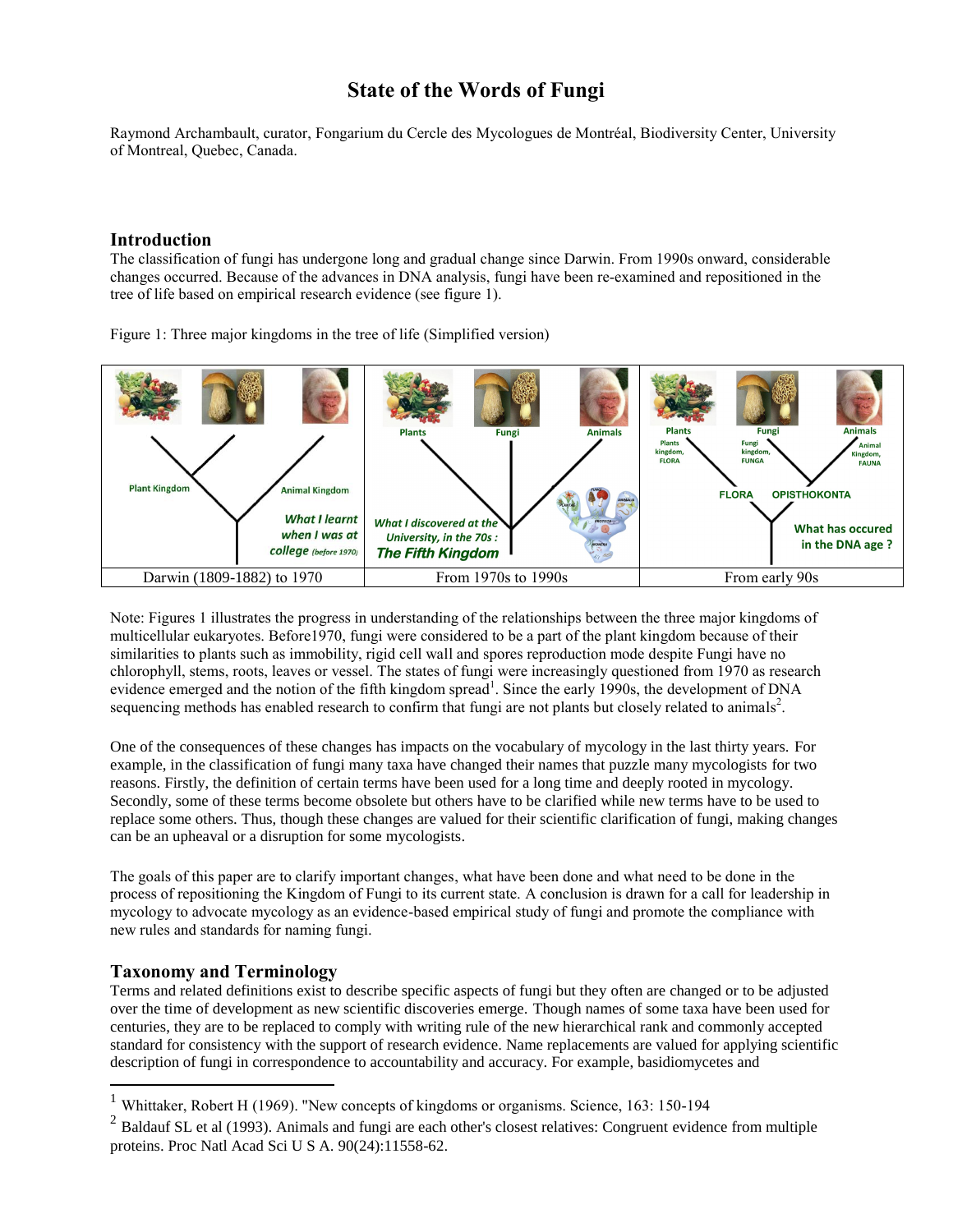ascomycetes have been replaced by Basidiomycota and Ascomycota. The suffixe -mycetes refers to a rank of classes as a rule but those two groups belong to the higher rank of phyllum, their suffix is changed to -mycota. In this way, confusion is limited, especially, for students and nonspecialists<sup>3</sup>.

Some names of taxa that are more than 100 years old have lost their meaning in the phyllogenetic classification because of their polyphyletic nature (i.e., members of the group located on different branches in evolution). Note that these taxa names that have become obsolete often retain a descriptive value of morphological groups. It is the case of gasteromycetes, which means these mushrooms producing their spores until maturity inside a closed sporophore. The term retains a practical utility for a morphological group of mushrooms, that is, those species that are grouped solely based on their macroscopic resemblance without evolutionary consideration.

Other terms relating to the biological nature and ways of living of the fungi have been adjusted. For example, saprotroph<sup>4</sup> is fungi that feed on or get nourishment from decaying organic matter. It replaces saprophyt, which refers to plant. Similarly, for specifying the reproductive structure of fungi, sporophore replaces carpophore and sporocarp. For another example, in Basidiomycota and Ascomycota, basidioma and ascoma are increasingly used to replace basidiocarp and ascocarp. The reason is that the prefix and suffix of carpo- and -carp signify a fruit that is the reproductive organ proper to flowering plants and have nothing to do with fungi.

Apart from taxonomy, the use of two relatively new terms has remarkably made theirs ways into mycology in recent years, particularly in French. These terms are " *fonge*" and "*fongarium*"; they are funga and fungarium in English. Funga denotes the kingdom of Fungi (also known as Mycota). Similarly, flora is for plants and fauna is for animals. Nevertheless, continental divide occurs in its acceptance. The use of *fonge* has widely spread in Europe and in Québec for almost a decade and so as the term funga, particularly in publications such as the internationally renowned mycological book series *Funga Nordica*. In contrast, funga is rarely used in English speaking North America. Funga has not been included in the  $10^{th}$  edition of Dictionary of the Fungi  $(2008)^4$  but, probably, it will be in the upcoming edition owing to its frequent use in Europe.

With regard to the use of the term of "fungarium", its acceptance is fairly recent globally. A few years ago, mycological research collections were still referred to as the "fungal herbarium or mycological herbarium". The current increase of the use of "Fungarium" indicates that it is gaining recognitions it deserves both in Europe and in North America to specify it as an organization for fungi collections preserved in a dehydrated state or other states for study and research purposes. Kew Gardens (the Royal Botanic Gardens) is one of the first internationally renowned institutions to adopt fungarium for its impressive Fungi collection. In Canada, the Royal Ontario Museum in Toronto and the Fungarium of Cercle des mycologues de Montréal were the first institutions to adopt the term of fungarium respectively. Following these examples, some amateur mycologists create their fungarium for their collection of dried mushrooms but do not use the obsoleted "herbarium of mushrooms". It implies that despite resistance fungarium is, gradually, getting independence from herbarium to be a unique entity of its own.

Mycology is an evidence-based science. Its advancement depends on the implementation of new knowledge deriving from current research evidence. Consequently, changes and adjustments (e.g., to be independent from plant and the use of new taxa and terminology) are not avoidable. The purpose is *not* to discredit any historic foundation established but aims to progress from this foundation paved for further development.

Nevertheless, changes are challenged by either negligence of current rules and standardization or ignorance of recent empirical scientific evidence of mycology. The use of obsolete concepts and terms to describe the fungal kingdom and mycology still persists among some professional mycologists, researchers or mycology teachers. This persistence may create confusion, misconception and biases or partiality in the study and the education of fungi.

## **Misconception of Fungi and Mycology**

 $\overline{a}$ 

Fungi are not plants! This statement is no longer disputed in science. To identify and describe new species of plant or fungi, there is a set of rules and recommandations dictating by a code of nomenclature. In 2011 at the Melbourne International Botanical Congress, the name of the code was changed from International Code of Botanical Nomenclature (ICBN) to International Code of Nomenclature for algae, fungi and plants (ICN). To limit confusion, "botanical" was removed from the code to acknowledge that fungi and algae are not plants.

 $3$  Hibbett D et al (2007). A higher-level phylogenetic classification of the Fungi. Mycological research. 111: 509-547.

<sup>&</sup>lt;sup>4</sup> Kirk PM et al (2008). Ainsworth & Bisby's Dictionary of the Fungi, Tenth ed. CABI Publishing, Wallingford.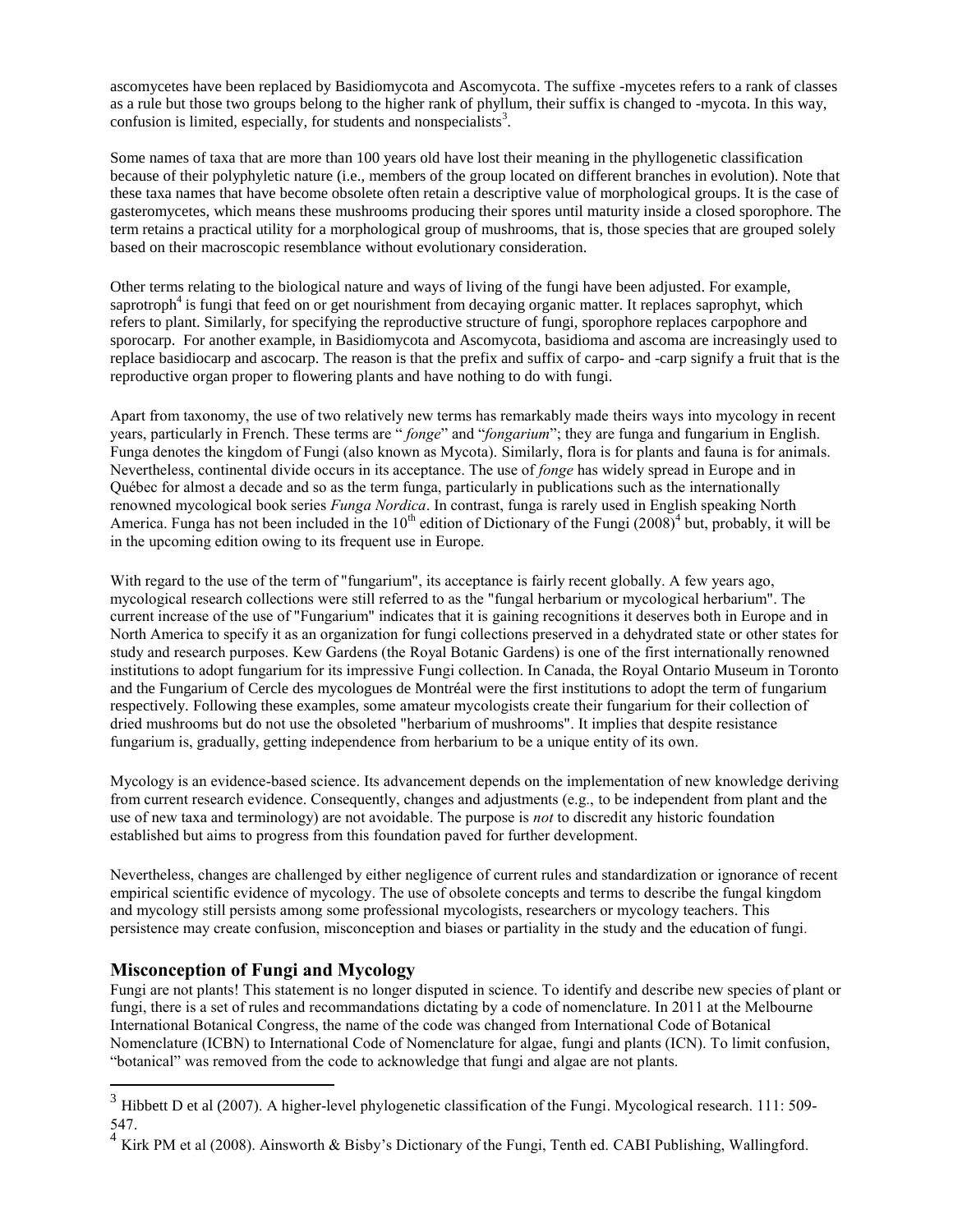When certain scientific popularization insistently uses outdated or obsolete mycological terminology because of its popularity and a history of using it in a community, this type of scientific popularization propagates errors and misconception of fungi. For example the term of "mycoflora" involves two organisms in its formation, i.e., "fungi plants". Fungi are not plants and plants are not fungi, joining two together to form a term to describe fungi indicates a rejection to scientific evidence that confirms fungi are not plants but close relative of animals. The persistence of using this term is an example to show either negligence or ignorance explained in previous section.

The negative impacts of perpetuating use of erroneous terminology in mycology on fungi research as well as teaching and learning of fungi are observed. The phylogenetic classification of the kingdom of Fungi was proposed in 2007. This classification has been accepted universally in mycology since then. One of the goals aims at eliminating inconsistencies that creates confusion, especially for students and nonspecialists<sup>1</sup>. The implementation of this in fungal terminology can resolve issue stated.

#### **Why is it useful to Amateur Mycologists to apply exact mycological terminology?**

In the field of macroscopic fungi (macrofungi), it is well known that amateur mycologists have expertise surpasses scientific (or professional) mycologists at the level of macrofungi recognition across a large diversity of species. Despite the lack of thorough knowledge in biology, the field experience of these "macromycologists" empowers them to be experts in a restricted area of mycology of their choice or interest; in the eyes of the general public they are perceived as experts in mycology. They play a vital role in popular education in their community. Thus, their ability to use updated mycological terminology fosters the transmission of accurate information of mycology to the general public.

Besides, owing to public recognition of their expertize in macrofungi, especially, in arena of edibility of wild mushrooms, amateur macromycologists have often been consulted by hospitals to determine the causes of fungal intoxication. Their ability to use accurate mycological terms facilitates communication of medical assistance.

In addition to these important roles, macromycologists are frequently requested by ecologists and professional mycologists to provide detailed characteristics of macrofungi inventories. Mycoblitz becomes popular in ecological study due to the importance of knowing the macrofunga<sup>5</sup> in a territory. The participation of "amateur" macromycologists provides a most useful contribution. For example, a professional mycologist (a researcher) at University of Toronto, who publishes frequently in fungi phylogenetic, has informed the author that he was invited to participate a mycoblitz. He felt very uncomfortable because he could not identify the majority of the mushrooms in the field or on the exhibit tables in comparison to many amateur mycologists.

During the interaction between professional and amateur mycologists, they exchange scientific knowledge and learn from one another. When obsolete or inaccurate information is conveyed, confusion or mistake learning occurs, and mycologists may pass on this mistaken information during formal and public education or medical consultation. Its negative impacts can hinder advancement of knowledge and practice in mycology and in their community at large. The implication is that the use of precise and accurate terms to describe fungi among amateurs and professional mycologists is essential.

## **Mycology at university teaching**

Universities are mega educational institutes that are slow in changes. Their current biological sciences curriculum for the first degree programme has not matched with current states of science discovery of mycology. Some universities do not offer mycology courses in their biological sciences while some other universities still considered mycology to be a sub-unit of botany. It is not a surprise that mycology and fungi have still taught under botany in undergraduate programmes. On one hand, fungi are only examined within a general botanical or plant diversity course, where they often represent less than 10% of the content. This poses reluctance in teaching fungi among university professors; related topics have been touched in whatever seems appropriate to them in botany. On other hand, students may finish their first degree in biology with superficial knowledge of fungi and without understanding the importance of the interactions of fungi with the rest of biological diversity. It implies that this university education does not educate students to be future mycologists or citizens who understand fungi and their roles in our nature and environment, and that changing the system requires funding and curriculum reform.

<sup>&</sup>lt;sup>5</sup> Funga design the Fungi on a territory, without regard they are macroscopic or microscopic. By extension, macrofunga is apply specificaly for the macrofungi on a territory. (The author)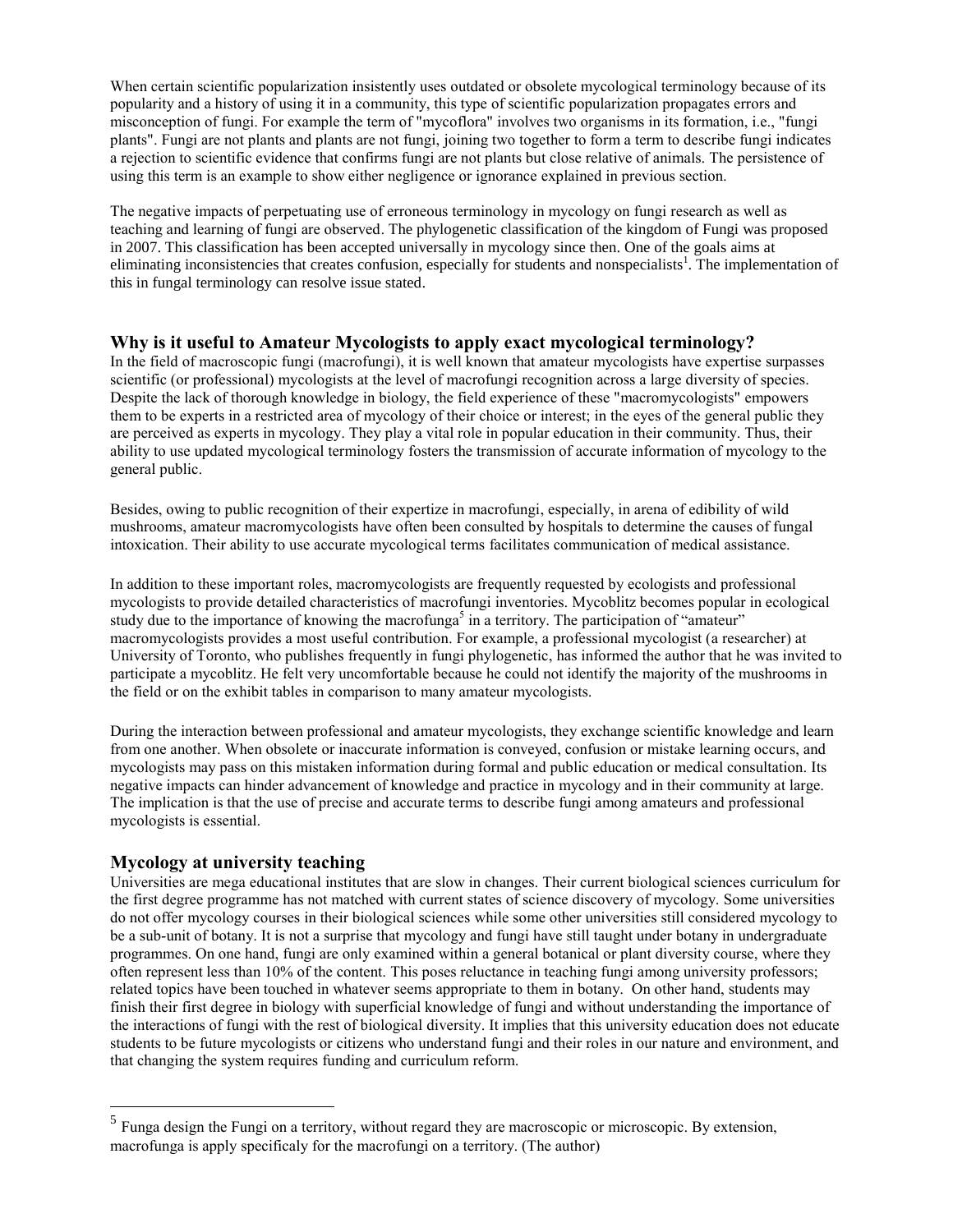## **Conclusion**

The standardisation of classification proposed in 2007 was accepted and applied. It has big impacts on the advancement of phylogenetic classification of Fungi, as well as on knowledge exchange and communication between mycologists of all levels including professionals, amateurs, and students. It promotes the increase of accuracy but limits confusion. Thus, leaders in mycology may consider advocating this standardization for the mycological terminology. Speaking the same language is important for the clarification of conceptions of mycology and of term definitions in the enhancement fungi knowledge and mycology education.

In terms of education, fungi should be taught and learned in a programme dedicated to mycology in biological sciences. Fungi are composed of many diversified organisms of extremely varied characteristics and ways of living in biodiversity. Nature and attributes of Fungi are very different from prokaryotes, plants and animals. Thus, Fungi are unique entities that deserve to be studied as a major in biological sciences at university.

Currently, mycology is not offered as a major in biological sciences. When students complete the first degree at their university, some of them can say that they are plant biologists, animal biologists, ecologists or microbiologists (bacteriologists). A question arises: *Are some of them qualified to be fungal biologists (mycologists)?* When the answer is no, it indicates that the next generation may not be able or interested in carrying the torch. This leads to a call for leaders in mycology and our effort to resolve this issue in collaboration.

The advancement of fungi and mycology knowledge depend on leadership and mycological organizations that devote to advocate research on nature of Fungi and significance of mycological sciences as one of the five major kingdom of life. Among things to be done, its primary step is the compliance with new rules and standards for naming fungi, so that, the same fungi vocabulary can be used in knowledge exchange for effective mutual understanding among mycologists and educational practitioners. This leads to another call for strong leadership to implement standardization in the mycological terminology.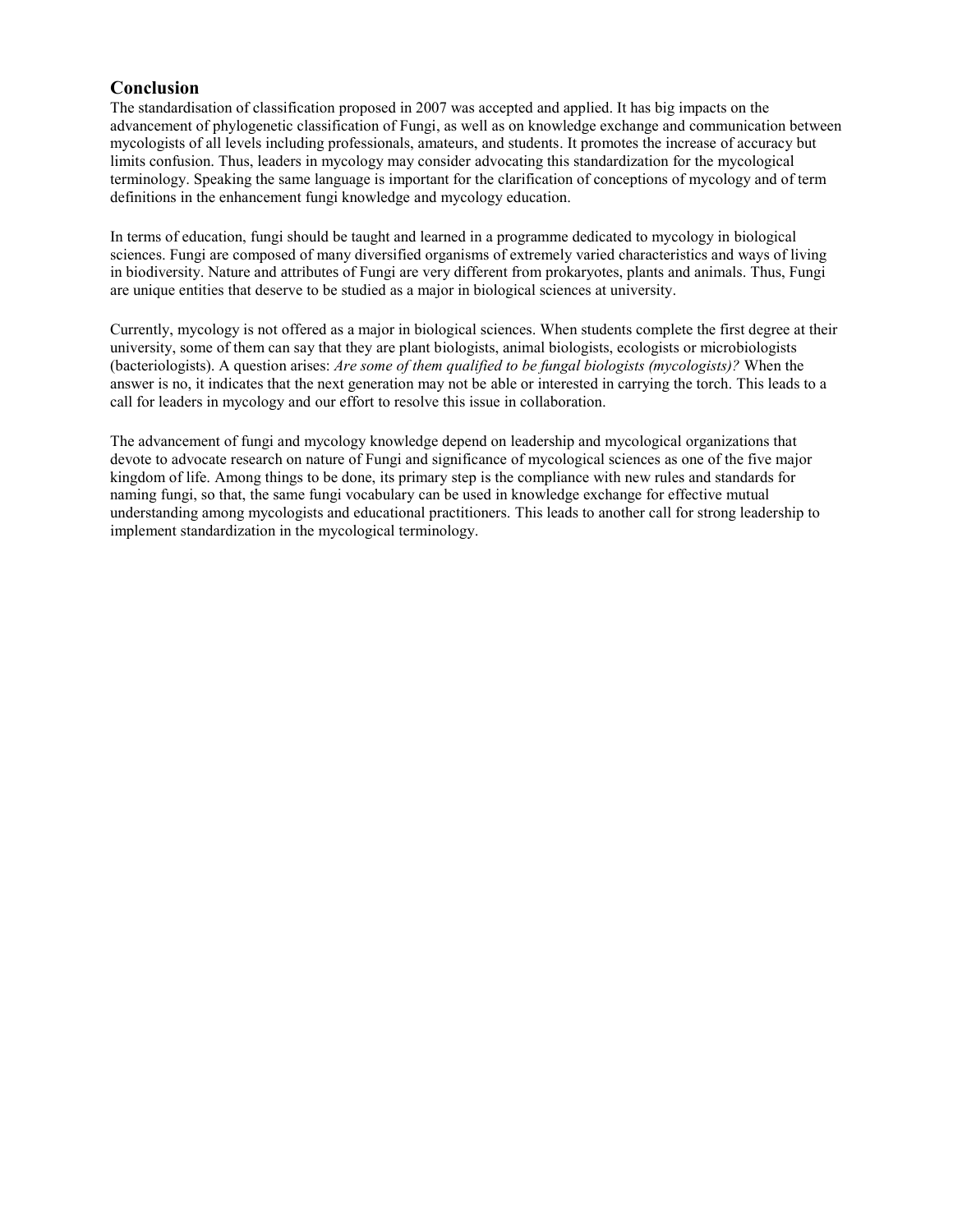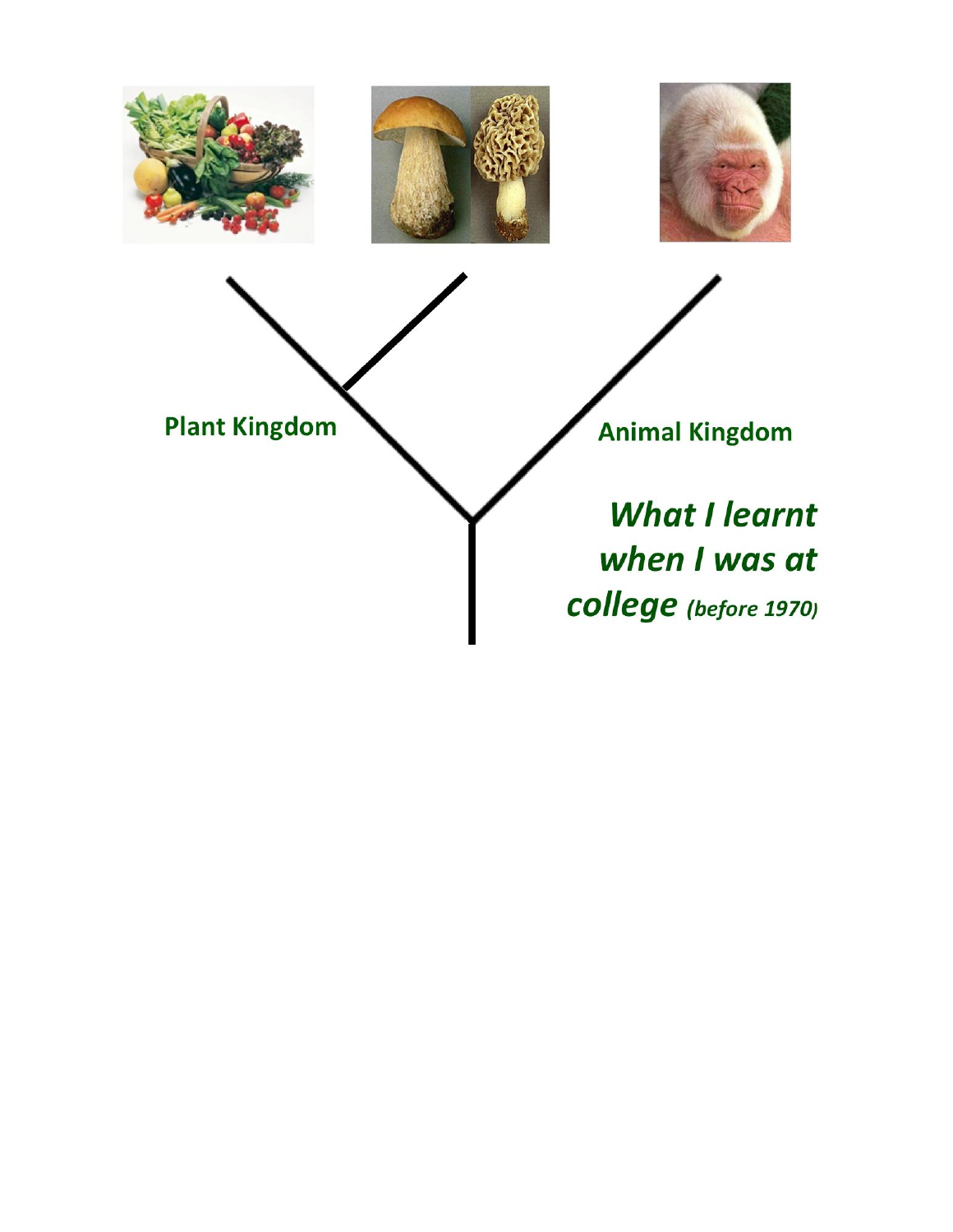